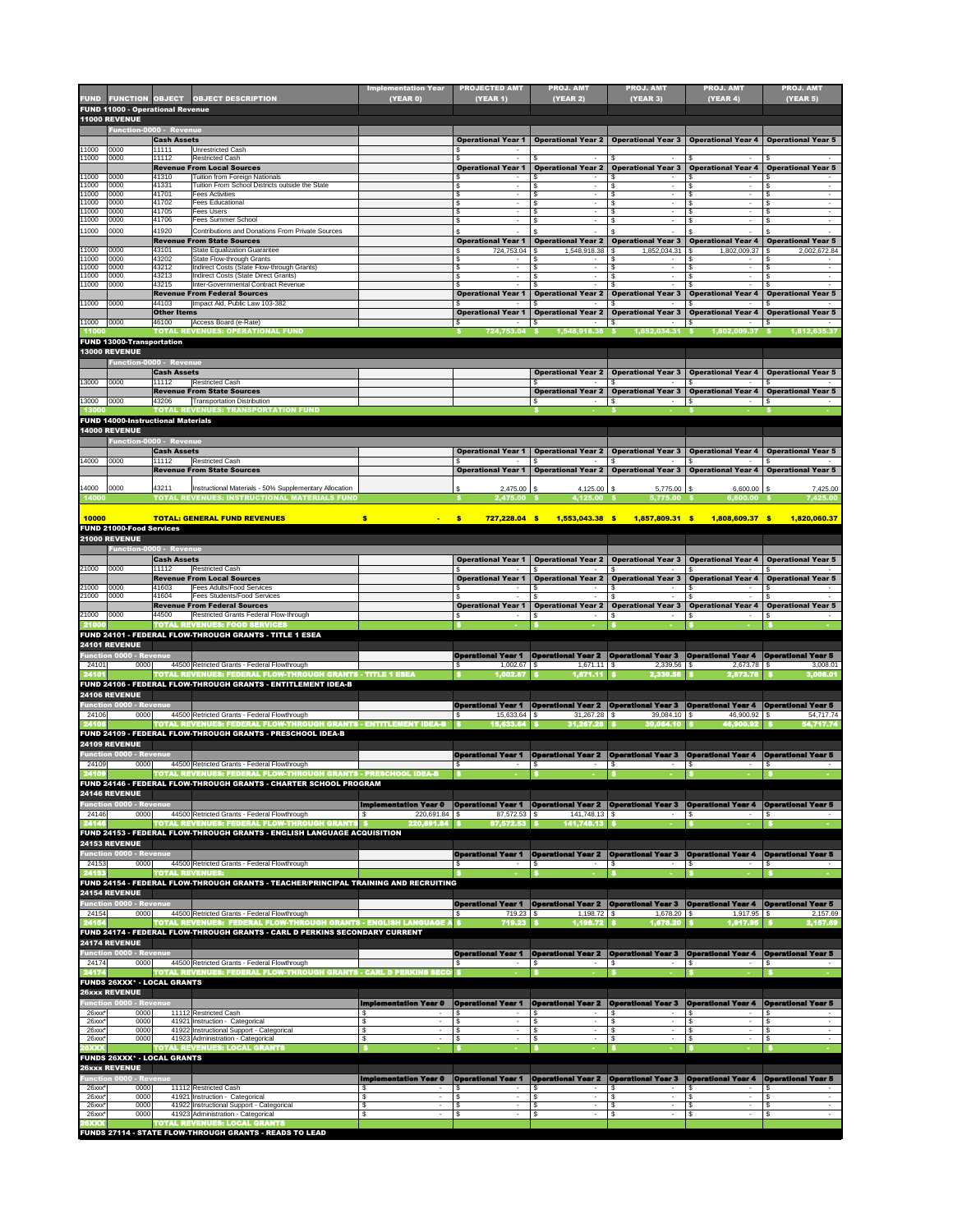|                | 27114 REVENUE                                  |                    |                                                                      |                       |                           |                                                                                                        |                           |                                         |                           |
|----------------|------------------------------------------------|--------------------|----------------------------------------------------------------------|-----------------------|---------------------------|--------------------------------------------------------------------------------------------------------|---------------------------|-----------------------------------------|---------------------------|
|                | <b>Function 0000 - Revenue</b>                 |                    |                                                                      |                       | <b>Operational Year 1</b> | <b>Operational Year 2 Operational Year 3 Operational Year 4 Operational Year 5</b>                     |                           |                                         |                           |
|                | 0000                                           |                    |                                                                      |                       |                           |                                                                                                        |                           | -S                                      |                           |
| 27114<br>27114 | 0000                                           |                    | 11112 Restricted Cash<br>43202 State Flow-Through Grants             |                       |                           | \$                                                                                                     | \$<br>\$<br>$\sim$        | \$                                      | - \$                      |
| 27114          |                                                |                    | <b>TOTAL REVENUES:</b>                                               |                       |                           |                                                                                                        |                           |                                         |                           |
|                |                                                |                    | FUNDS 27141 - STATE FLOW-THROUGH GRANTS - TRUANCY/DROPOUT PREVENTION |                       |                           |                                                                                                        |                           |                                         |                           |
|                |                                                |                    |                                                                      |                       |                           |                                                                                                        |                           |                                         |                           |
|                | <b>27141 REVENUE</b>                           |                    |                                                                      |                       |                           |                                                                                                        |                           |                                         |                           |
|                | <b>Function 0000 - Revenue</b>                 |                    |                                                                      |                       | <b>Operational Year 1</b> | <b>Operational Year 2 Operational Year 3</b>                                                           |                           | <b>Operational Year 4</b>               | <b>Operational Year 5</b> |
| 27141          | 0000                                           |                    | 11112 Restricted Cash                                                |                       |                           |                                                                                                        | S                         | -S                                      |                           |
| 27141          | 0000                                           |                    | 43202 State Flow-Through Grants                                      |                       | \$                        | \$                                                                                                     | \$<br>$\sim$              | \$                                      | -\$                       |
| 27141          |                                                |                    | TOTAL REVENUES: STATE FLOW-THROUGH GRANTS - READS TO LEAD            |                       |                           |                                                                                                        |                           |                                         |                           |
|                |                                                |                    | <b>FUNDS 27149 - STATE FLOW-THROUGH GRANTS - PREK</b>                |                       |                           |                                                                                                        |                           |                                         |                           |
|                | <b>27149 REVENUE</b>                           |                    |                                                                      |                       |                           |                                                                                                        |                           |                                         |                           |
|                | <b>Function 0000 - Revenue</b>                 |                    |                                                                      |                       | <b>Operational Year 1</b> | <b>Operational Year 2</b>                                                                              | <b>Operational Year 3</b> | <b>Operational Year 4</b>               | <b>Operational Year 5</b> |
| 27149          | 0000                                           |                    | 11112 Restricted Cash                                                |                       |                           |                                                                                                        | \$<br>$\sim$              | S.                                      |                           |
| 27149          | 0000                                           |                    | 43202 State Flow-Through Grants                                      |                       | \$.                       | \$                                                                                                     | \$                        | \$                                      | - \$                      |
| 27149          |                                                |                    | <b>TOTAL REVENUES: STATE FLOW-THROUGH GRANTS - PREK</b>              |                       |                           |                                                                                                        |                           |                                         |                           |
|                |                                                |                    | FUNDS 27166 - STATE FLOW-THROUGH GRANTS - K-3+                       |                       |                           |                                                                                                        |                           |                                         |                           |
|                | <b>27166 REVENUE</b>                           |                    |                                                                      |                       |                           |                                                                                                        |                           |                                         |                           |
|                | <b>Function 0000 - Revenue</b>                 |                    |                                                                      |                       | <b>Operational Year 1</b> | <b>Operational Year 2 Operational Year 3</b>                                                           |                           | <b>Operational Year 4</b>               | <b>Operational Year 5</b> |
| 27166          | 0000                                           |                    | 11112 Restricted Cash                                                |                       |                           |                                                                                                        | \$                        | ß.                                      |                           |
| 27166          | 0000                                           |                    | 43202 State Flow-Through Grants                                      |                       | \$.                       | \$                                                                                                     | \$<br>$\sim$              | \$<br>$\overline{\phantom{a}}$          | - \$                      |
| 27166          |                                                |                    | <b>TOTAL REVENUES: STATE FLOW-THROUGH GRANTS - K-3+</b>              |                       |                           |                                                                                                        |                           |                                         |                           |
|                |                                                |                    | FUNDS 27188 - STATE FLOW-THROUGH GRANTS - 4RFUTURE                   |                       |                           |                                                                                                        |                           |                                         |                           |
|                |                                                |                    |                                                                      |                       |                           |                                                                                                        |                           |                                         |                           |
|                | <b>27188 REVENUE</b>                           |                    |                                                                      |                       |                           |                                                                                                        |                           |                                         |                           |
|                | <b>Function 0000 - Revenue</b>                 |                    |                                                                      |                       | <b>Operational Year 1</b> | <b>Operational Year 2</b>                                                                              | <b>Operational Year 3</b> | <b>Operational Year 4</b>               | <b>Operational Year 5</b> |
| 27188          | 0000                                           |                    | 11112 Restricted Cash                                                |                       |                           |                                                                                                        | \$                        | -S                                      |                           |
| 27188          | 0000                                           |                    | 43202 State Flow-Through Grants                                      |                       | \$.                       | \$                                                                                                     | \$<br>$\sim$              | \$                                      | -\$                       |
| 27188          |                                                |                    | <b>TOTAL REVENUES: STATE FLOW-THROUGH GRANTS - 4RFUTURE</b>          |                       |                           |                                                                                                        |                           |                                         |                           |
|                |                                                |                    |                                                                      |                       |                           |                                                                                                        |                           |                                         |                           |
| 20000          |                                                |                    | <b>TOTAL REVENUES: SPECIAL REVENUE FUNDS</b>                         | \$<br>$220,691.84$ \$ | 104,928.07 \$             | $175,885.24$ \$                                                                                        | 43,101.86 \$              | $51,492.65$ \$                          | 59,883.43                 |
|                | <b>FUND 31200-Public School Capital Outlay</b> |                    |                                                                      |                       |                           |                                                                                                        |                           |                                         |                           |
|                | <b>31200 REVENUE</b>                           |                    |                                                                      |                       |                           |                                                                                                        |                           |                                         |                           |
|                | <b>Function-0000 - Revenue</b>                 |                    |                                                                      |                       |                           |                                                                                                        |                           |                                         |                           |
|                |                                                |                    | <b>Revenue From State Sources</b>                                    |                       |                           | Operational Year 1   Operational Year 2   Operational Year 3   Operational Year 4   Operational Year 5 |                           |                                         |                           |
| 31200          | 0000                                           | 43209              | <b>PSCOC Awards</b>                                                  |                       | $54,975.00$ \$            | 54,975.00 \$                                                                                           | $91,625.00$ \$            | $128,275.00$ \$                         | 146,600.00                |
| 31200          |                                                |                    | <b>TOTAL REVENUES: Public School Capital Outlay</b>                  |                       | 54,975.00 \$              | 54,975.00 \$                                                                                           | $91,625.00$ \$            | 128,275.00 \$                           | 146,600.00                |
|                | <b>FUND 31600-Capital Improvemets HB-33</b>    |                    |                                                                      |                       |                           |                                                                                                        |                           |                                         |                           |
|                | <b>31600 REVENUE</b>                           |                    |                                                                      |                       |                           |                                                                                                        |                           |                                         |                           |
|                | Function-0000 - Revenue                        |                    |                                                                      |                       |                           |                                                                                                        |                           |                                         |                           |
|                |                                                |                    |                                                                      |                       |                           |                                                                                                        |                           |                                         |                           |
|                |                                                | <b>Cash Assets</b> |                                                                      |                       | <b>Operational Year 1</b> | <b>Operational Year 2</b>                                                                              | <b>Operational Year 3</b> | <b>Operational Year 4</b>               | <b>Operational Year 5</b> |
| 31600          | 0000                                           | 11112              | <b>Restricted Cash</b>                                               |                       |                           |                                                                                                        |                           |                                         |                           |
|                |                                                |                    | <b>Revenue From Local Sources</b>                                    |                       | <b>Operational Year 1</b> | <b>Operational Year 2</b>                                                                              |                           | Operational Year 3   Operational Year 4 | <b>Operational Year 5</b> |
| 31600          | 0000                                           | 41110              | Ad Valorem Taxes School District                                     |                       | $\sim$                    |                                                                                                        | \$<br>$\sim$              | \$                                      | - \$                      |
| 31600          |                                                |                    | <b>TOTAL REVENUES: Capital Improvemets HB-33</b>                     |                       |                           |                                                                                                        |                           |                                         |                           |
|                |                                                |                    | FUND 31700-Capital Improvements SB-9 (State Match)                   |                       |                           |                                                                                                        |                           |                                         |                           |
|                | <b>31700 REVENUE</b>                           |                    |                                                                      |                       |                           |                                                                                                        |                           |                                         |                           |
|                | Function-0000 - Revenue                        |                    |                                                                      |                       |                           |                                                                                                        |                           |                                         |                           |
|                |                                                |                    | <b>Revenue From State Sources</b>                                    |                       | <b>Operational Year 1</b> | <b>Operational Year 2</b>                                                                              | <b>Operational Year 3</b> | <b>Operational Year 4</b>               | <b>Operational Year 5</b> |
| 31700          | 0000                                           | 43202              | <b>State Flow-through Grants</b>                                     |                       |                           |                                                                                                        | - \$<br>$\sim$            | - \$                                    | - 8                       |
| 31700          | 0000                                           | 43204              | <b>Prior Year Balances</b>                                           |                       | \$                        | $\sqrt[6]{3}$                                                                                          | \$<br>$\sim$              | $\boldsymbol{\mathsf{S}}$               | \$<br>$\sim$              |
| 31700          |                                                |                    | <b>TOTAL REVENUES: Capital Improvements SB-9 (State Match)</b>       |                       |                           |                                                                                                        |                           |                                         |                           |
|                |                                                |                    | <b>FUND 31701-Capital Improvements SB-9 (Local)</b>                  |                       |                           |                                                                                                        |                           |                                         |                           |
|                | <b>31700 REVENUE</b>                           |                    |                                                                      |                       |                           |                                                                                                        |                           |                                         |                           |
|                | <b>Function-0000 - Revenue</b>                 |                    |                                                                      |                       |                           |                                                                                                        |                           |                                         |                           |
|                |                                                |                    |                                                                      |                       |                           |                                                                                                        |                           |                                         |                           |
|                |                                                | <b>Cash Assets</b> |                                                                      |                       |                           |                                                                                                        |                           |                                         |                           |
| 31701          | 0000                                           | 11111              | <b>Unrestricted Cash</b>                                             |                       | \$<br>$\blacksquare$      | -\$                                                                                                    | \$<br>$\sim$              | $\sqrt{3}$<br>$\overline{\phantom{a}}$  | \$<br>$\sim$              |
|                |                                                |                    | <b>Revenue From Local Sources</b>                                    |                       |                           |                                                                                                        |                           |                                         |                           |
| 31701          | 0000                                           | 41110              | Ad Valorem Taxes School District                                     |                       | \$<br>$\sim$              | \$<br>$\sim$                                                                                           | $\sqrt{3}$<br>$\sim$      | <b>\$</b><br>$\sim$                     | \$<br>$\sim$ $-$          |
| 31701          |                                                |                    | <b>TOTAL REVENUES: Capital Improvements SB-9 (Local)</b>             |                       |                           |                                                                                                        |                           |                                         |                           |

| 30000                | <b>TOTAL REVENUES: CAPITAL PROJECTS FUNDS</b> |  |  |                                                                                                |  |  | 146.600.00 |
|----------------------|-----------------------------------------------|--|--|------------------------------------------------------------------------------------------------|--|--|------------|
| <b>TOTAL REVENUE</b> |                                               |  |  | 220,691.84 \$   887,131.11 \$  1,783,903.62 \$  1,992,536.17 \$  1,988,377.02 \$  2,216,581.27 |  |  |            |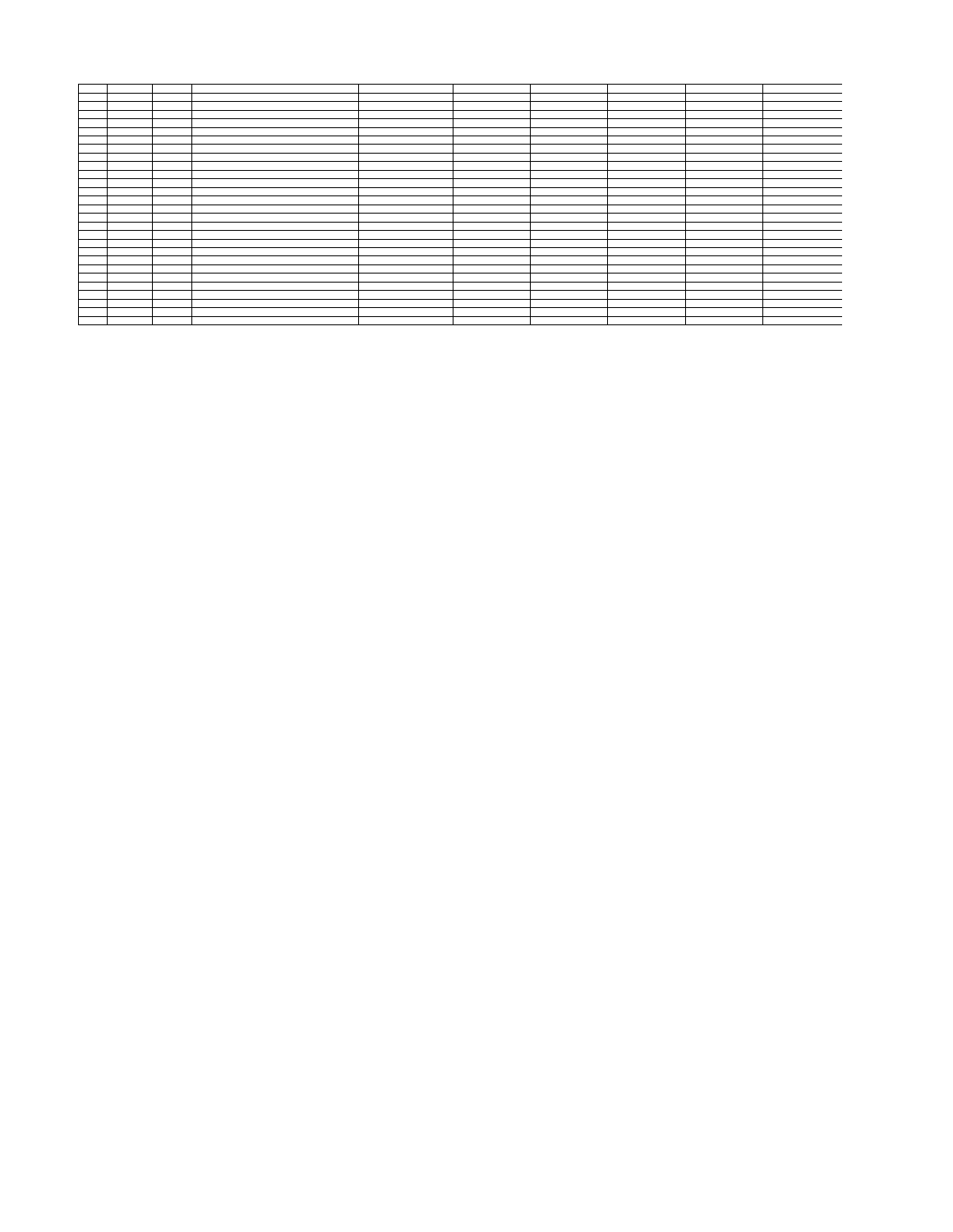| <b>FUND</b>    | <b>FUNCTIO</b> | <b>OBJECT</b>               | <b>JOB CLASS</b>                                 | <b>OBJECT DESCRIPTION</b>                                                                                         | <b>PROJ. AMT</b><br>(YEAR 0) | FTE. | <b>PROJ. AMT</b><br>(YEAR 1)             | <b>FTE</b> | <b>PROJ. AMT</b><br>(YEAR 2) | FTE:   | PROJ. AMT<br><b>(YEAR 3)</b> | FTE.           | <b>PROJ. AMT (YEAR</b>     | FTE.   | <b>PROJ. AMT</b><br>(YEAR 5) | FTE:                       |
|----------------|----------------|-----------------------------|--------------------------------------------------|-------------------------------------------------------------------------------------------------------------------|------------------------------|------|------------------------------------------|------------|------------------------------|--------|------------------------------|----------------|----------------------------|--------|------------------------------|----------------------------|
|                |                |                             | <b>11000 OPERATIONAL FUND EXPENDITURES</b>       |                                                                                                                   |                              |      | <b>10000 - GENERAL FUND EXPENDITURES</b> |            |                              |        |                              |                |                            |        |                              |                            |
|                |                | Function-1000 - Instruction | <b>Personnel Services - Compensation</b>         |                                                                                                                   |                              |      |                                          |            |                              |        |                              |                |                            |        |                              |                            |
| 11000          | 1000           | 51100                       |                                                  | 1411 Salaries Expense: Teachers-Grades 1-12                                                                       |                              |      | \$184,000.00                             |            | \$281,520.00                 |        | \$430,725.60                 | $\mathbf{q}$   | \$488,155.68               | 10     | \$547,710.67                 | 11                         |
| 11000<br>11000 | 1000<br>1000   | 51100<br>51100              |                                                  | 1412 Salaries Expense: Teachers- Special Education<br>1711 Salaries Expense: Instructional Assistants-Grades 1-12 |                              |      | \$46,920.00                              |            | \$47,858.40                  |        | \$97,631.1                   | $\overline{2}$ | \$99,583.76                | 2      | \$101,575.43                 | $\overline{2}$             |
| 11000          | 1000           | 51300                       |                                                  | 1621 Additional Compensation: Summer School/After School                                                          |                              |      | \$0.00<br>\$6,300.00                     |            | \$51,000.00<br>\$6,426.00    |        | \$52,020.00<br>\$6,685.61    | $\Omega$       | \$53,060.40<br>\$7,094.82  |        | \$54,121.61<br>\$7,679.66    | $\overline{2}$<br>$\Omega$ |
|                |                |                             |                                                  | <b>Total: Personnel Services Compensation</b><br><b>Personnel Services - Employee Benefits</b>                    |                              |      | \$237,220.00                             | 5.00       | \$386,804.40                 | 9.00   | \$587,062.35                 | 13.00          | \$647,894.66               | 14.00  | \$711,087.38                 | 15.00                      |
| 11000          | 1000           | 52111                       | 0000                                             | <b>Educational Retirement</b>                                                                                     |                              |      | \$32,097.88                              |            | \$52,872.60                  |        | \$80,672.37                  |                | \$89,071.18                |        | \$97,773.67                  |                            |
| 11000<br>11000 | 1000<br>1000   | 52112<br>52210              | 0000<br>0000                                     | <b>ERA - Retiree Health</b><br><b>FICA Payments</b>                                                               |                              |      | \$4,618.40                               |            | \$7,607.57                   |        | \$11,607.53                  |                | \$12,816.00                |        | \$14,068.15                  |                            |
| 11000          | 1000           | 52220                       | 0000                                             | Medicare Payments                                                                                                 |                              |      | \$14,707.64<br>\$3,439.69                |            | \$23,981.87<br>\$5,608.66    |        | \$36,397.87<br>\$8,512.40    |                | \$40,169.47<br>\$9,394.47  |        | \$44,087.42<br>\$10,310.77   |                            |
| 11000          | 1000           | 52311                       | 0000                                             | <b>Health and Medical Premiums</b>                                                                                |                              |      | \$32,400.00                              |            | \$58,320.00                  |        | \$84,240.00                  |                | \$90,720.00                |        | \$97,200.00                  |                            |
| 11000<br>11000 | 1000<br>1000   | 52312<br>52313              | 0000<br>0000                                     | Life<br>Dental                                                                                                    |                              |      | \$155.00<br>\$3,175.00                   |            | \$279.00<br>\$5,715.00       |        | \$403.00<br>\$8,255.00       |                | \$434.00<br>\$8,890.00     |        | \$465.00<br>\$9,525.00       |                            |
| 11000          | 1000           | 52314                       | 0000                                             | Vision                                                                                                            |                              |      | \$550.00                                 |            | \$990.00                     |        | \$1,430.00                   |                | \$1,540.00                 |        | \$1,650.00                   |                            |
| 11000<br>11000 | 1000<br>1000   | 52315<br>52500              | 0000<br>0000                                     | Disability<br>Unemployment Compensation                                                                           |                              |      | \$300.00<br>\$7,389.44                   |            | \$540.00<br>\$12,172.11      |        | \$780.00<br>\$18,572.06      |                | \$840.00<br>\$20,505.59    |        | \$900.00<br>\$22,509.05      |                            |
| 11000          | 1000           | 52710                       | 0000                                             | <b>Workers Compensation Premium</b>                                                                               |                              |      | \$2,609.42                               |            | \$4,254.85                   |        | \$6,457.69                   |                | \$7,126.84                 |        | \$7,821.96                   |                            |
| 11000          | 1000           | 52720                       | 0000                                             | Workers Compensation Employer's Fee<br>Total: Personnel Services Employee Benefits                                |                              |      | \$45.00<br>\$101,487.47                  |            | \$81.00<br>\$172,422.66      |        | \$117.00<br>\$257,444.9      |                | \$126.00<br>\$281,633.55   |        | \$135.00<br>\$306,446.02     |                            |
|                |                |                             |                                                  | <b>Purchased Professional and Technical Services</b>                                                              |                              |      |                                          |            |                              |        |                              |                |                            |        |                              |                            |
| 11000<br>11000 | 1000<br>1000   | 53330<br>53414              | 0000<br>0000                                     | <b>Professional Development</b><br><b>Other Professional Services</b>                                             |                              |      | \$0.00                                   |            | \$0.00                       |        | \$4,141.23                   |                | \$4,477.05                 |        | \$4,823.37                   |                            |
|                |                |                             |                                                  | <b>Total: Purchased Professional and Tech Services</b>                                                            |                              |      | \$1,000.00<br>\$1,000.00                 |            | \$1,000.00<br>\$1,000.00     |        | \$1,000.00<br>\$5,141.23     |                | \$1,000.00<br>\$5,477.05   |        | \$1,000.00<br>\$5,823.37     |                            |
|                |                |                             | <b>Other Purchased Services</b>                  |                                                                                                                   |                              |      |                                          |            |                              |        |                              |                |                            |        |                              |                            |
| 11000          | 1000           | 55817                       | 0000                                             | <b>Student Travel</b><br><b>Total: Other Purchased Services</b>                                                   |                              |      | \$2,800.00<br>\$2,800.00                 |            | \$3,080.00<br>\$3,080.00     |        | \$3,388.00<br>\$3,388.00     |                | \$3,726.80<br>\$3,726.80   |        | \$4,099.48<br>\$4,099.48     |                            |
|                |                | <b>Supplies</b>             |                                                  |                                                                                                                   |                              |      |                                          |            |                              |        |                              |                |                            |        |                              |                            |
| 11000<br>11000 | 1000<br>1000   | 56112<br>56118              | 0000<br>0000                                     | Other Textbooks<br><b>General Supplies and Materials</b>                                                          |                              |      | \$1,000.00<br>\$5,000.00                 |            | \$1,000.00<br>\$12,718.75    |        | \$11,647.20<br>\$18, 117.86  |                | \$5,925.51<br>\$21,068.48  |        | \$6,029.21<br>\$24,116.83    |                            |
|                |                |                             |                                                  | <b>Total: Supplies</b>                                                                                            |                              |      | \$6,000.00                               |            | \$13,718.75                  |        | \$29,765.05                  |                | \$26,993.99                |        | \$30,146.04                  |                            |
| 11000          | 1000           | <b>Property</b><br>57332    | 0000                                             | Supply Assets (\$5,000 or less)                                                                                   |                              |      | \$9,800.00<br>\$0.00                     | \$0.00     | \$17,798.75<br>\$0.00        | \$0.00 | \$78,741.54<br>\$40,447.26   | \$0.00         | \$63,090.65<br>\$26,892.80 | \$0.00 | \$76,775.31<br>\$36,706.43   |                            |
|                |                |                             |                                                  | <b>Total: Property</b>                                                                                            |                              |      | \$0.00                                   |            | \$0.00                       |        | \$40,447.26                  |                | \$26,892.80                |        | \$36,706.43                  |                            |
| 11000          | 1000           |                             | <b>TOTAL: INSTRUCTION</b>                        |                                                                                                                   |                              |      | \$348,507.47                             | 5.00       | \$577,025.81                 | 9.00   | \$923,248.80                 | 13.00          | \$992,618.86               |        | 14.00 \$1,094,308.71         | 15.00                      |
|                |                |                             | Function-2100 - Support Services - Students      |                                                                                                                   |                              |      |                                          |            |                              |        |                              |                |                            |        |                              |                            |
| 11000          | 2100           | 53211                       | 0000                                             | <b>Purchased Professional and Technical Services</b><br>Diagnosticians - Contracted                               |                              |      | \$3,000.00                               |            | \$5,000.00                   |        | \$7,000.00                   |                | \$8,000.00                 |        | \$9,000.00                   |                            |
| 11000          | 2100           | 53218                       | 0000                                             | Specialists - Contracted                                                                                          |                              |      | \$17,000.00                              |            | \$24,768.00                  |        | \$30,938.94                  |                | \$34,112.87                |        | \$37,289.85                  |                            |
|                |                |                             |                                                  | <b>Total: Purchased Professional and Tech Services</b>                                                            |                              |      | \$20,000.00                              |            | \$29,768.00                  |        | \$37,938.94                  |                | \$42,112.87                |        | \$46,289.85                  |                            |
| 11000          | 2100           |                             |                                                  | <b>TOTAL: SUPPORT SERVICES - STUDENTS</b>                                                                         |                              |      | \$20,000.00                              | 0.00       | \$29,768.00                  | 0.00   | \$37,938.94                  | 0.00           | \$42,112.87                | 0.00   | \$46,289.85                  | 0.00                       |
|                |                |                             | Function-2200 - Support Services - Instruction   | <b>Purchased Professional and Technical Services</b>                                                              |                              |      |                                          |            |                              |        |                              |                |                            |        |                              |                            |
| 11000          | 2200           | 53414                       | 0000                                             | <b>Other Professional Services</b>                                                                                |                              |      | \$7,000.00                               |            | \$7,122.50                   |        | \$8,696.57                   |                | \$8,848.76                 |        | \$9,003.62                   |                            |
| 11000          | 2200           | 56113                       | 0000                                             | <b>Total: Purchased Professional and Tech Services</b><br>Software                                                |                              |      | \$7,000.00<br>\$0.00                     |            | \$7,122.50<br>\$0.00         |        | \$8,696.57<br>\$3,687.32     |                | \$8,848.76<br>\$3,687.32   |        | \$9,003.62<br>\$4,214.08     |                            |
|                |                |                             |                                                  | Total: Supplies                                                                                                   |                              |      | \$0.00                                   |            | \$0.00                       |        | \$3,687.32                   |                | \$3,687.32                 |        | \$4,214.08                   |                            |
|                |                |                             |                                                  |                                                                                                                   |                              |      |                                          |            |                              |        |                              |                |                            |        |                              |                            |
| 11000          | 2200           |                             | <b>Function-2300 - General Administration</b>    | TOTAL: SUPPORT SERVICES - INSTRUCTION                                                                             |                              |      | \$7,000.00                               | 0.00       | \$7,122.50                   | 0.00   | \$12,383.89                  | 0.00           | \$12,536.08                | 0.00   | \$13,217.70                  | 0.00                       |
| 11000          | 2300           | 51100                       | <b>Personnel Services - Compensation</b><br>1111 | Salaries Expense: Superintendent                                                                                  |                              |      | \$80,000.00                              |            | \$81,600.00                  |        | \$83,232.00                  |                | \$84,896.64                |        | \$86,594.57                  |                            |
|                |                |                             |                                                  | Total: Personnel Services - Compensation                                                                          |                              |      | \$80,000.00                              | 1.00       | \$81,600.00                  | 1.00   | \$83,232.00                  | 1.00           | \$84,896.64                | 1.00   | \$86,594.57                  | 1.00                       |
|                |                |                             |                                                  | <b>Personnel Services - Employee Benefits</b>                                                                     |                              |      |                                          |            |                              |        |                              |                |                            |        |                              |                            |
| 11000<br>11000 | 2300<br>2300   | 52111<br>52112              | 0000<br>0000                                     | <b>Educational Retirement</b><br><b>ERA - Retiree Health</b>                                                      |                              |      | \$11,120.00<br>\$1,600.00                |            | \$11,342.40<br>\$1,632.00    |        | \$11,569.25<br>\$1,664.64    |                | \$11,800.63<br>\$1,697.93  |        | \$12,036.65<br>\$1,731.89    |                            |
| 11000<br>11000 | 2300<br>2300   | 52210<br>52220              | 0000<br>0000                                     | <b>FICA Payments</b><br>Medicare Payments                                                                         |                              |      | \$4,960.00<br>\$1,160.00                 |            | \$5,059.20<br>\$1,183.20     |        | \$5,160.38<br>\$1,206.86     |                | \$5,263.59<br>\$1,231.00   |        | \$5,368.86<br>\$1,255.62     |                            |
| 11000          | 2300           | 52311                       | 0000                                             | <b>Health and Medical Premiums</b>                                                                                |                              |      | \$6,480.00                               |            | \$6,480.00                   |        | \$6,480.00                   |                | \$6,480.00                 |        | \$6,480.00                   |                            |
| 11000<br>11000 | 2300<br>2300   | 52312<br>52313              | 0000<br>0000                                     | Life<br>Dental                                                                                                    |                              |      | \$31.00<br>\$635.00                      |            | \$31.00<br>\$635.00          |        | \$31.00<br>\$635.00          |                | \$31.00<br>\$635.00        |        | \$31.00<br>\$635.00          |                            |
| 11000          | 2300           | 52314                       | 0000                                             | Vision                                                                                                            |                              |      | \$110.00                                 |            | \$110.00                     |        | \$110.00                     |                | \$110.00                   |        | \$110.00                     |                            |
| 11000<br>11000 | 2300<br>2300   | 52315<br>52500              | 0000<br>0000                                     | Disability<br><b>Unemployment Compensation</b>                                                                    |                              |      | \$60.00<br>\$2,560.00                    |            | \$60.00<br>\$2,611.20        |        | \$60.00<br>\$2,663.42        |                | \$60.00<br>\$2,716.69      |        | \$60.00<br>\$2,771.03        |                            |
| 11000<br>11000 | 2300<br>2300   | 52710<br>52720              | 0000<br>0000                                     | <b>Workers Compensation Premium</b><br>Workers Compensation Employer's Fee                                        |                              |      | \$880.00                                 |            | \$897.60                     |        | \$915.55<br>\$9.00           |                | \$933.86                   |        | \$952.54                     |                            |
| 11000          | 2300           | 52912                       | 0000                                             | Employee Assistance Programs                                                                                      |                              |      | \$9.00<br>\$0.00                         |            | \$9.00<br>\$0.00             |        | \$0.00                       |                | \$9.00<br>\$0.00           |        | \$9.00<br>\$0.00             |                            |
|                |                |                             |                                                  | <b>Total: Personnel Services - Employee Benefits</b><br><b>Purchased Professional and Technical Services</b>      |                              |      | \$29,605.00                              |            | \$30,050.60                  |        | \$30,505.11                  |                | \$30,968.71                |        | \$31,441.59                  |                            |
| 11000          | 2300           | 53411                       | 0000                                             | Auditing                                                                                                          |                              |      | \$14,500.00                              |            | \$14,753.75                  |        | \$15,274.65                  |                | \$16,090.68                |        | \$17,246.95                  |                            |
| 11000<br>11000 | 2300<br>2300   | 53413<br>53711              | 0000<br>0000                                     | Legal<br><b>Other Charges</b>                                                                                     |                              |      | \$8,000.00                               |            | \$16,000.00                  |        | \$24,000.00                  |                | \$24,000.00                |        | \$24,000.00                  |                            |
|                |                |                             |                                                  | <b>Total: Purchased Professional and Tech Services</b>                                                            |                              |      | \$937.50<br>\$23,437.50                  |            | \$1,562.50<br>\$32,316.25    |        | \$2,187.50<br>\$41,462.15    |                | \$2,500.00<br>\$42,590.68  |        | \$2,812.50<br>\$44,059.45    |                            |
| 11000          | 2300           | 55400                       | <b>Other Purchased Services</b><br>0000          | Advertising                                                                                                       |                              |      | \$0.00                                   |            | \$0.00                       |        | \$517.65                     |                | \$526.71                   |        | \$0.00                       |                            |
|                |                |                             |                                                  | <b>Total: Other Purchased Services</b>                                                                            |                              |      | \$0.00                                   |            | \$0.00                       |        | \$517.65]                    |                | \$526.71                   |        | \$0.00                       |                            |
| 11000          | 2300           |                             |                                                  | <b>TOTAL: GENERAL ADMINISTRATION</b>                                                                              |                              |      | \$133,042.50                             | 1.00       | \$143,966.85                 | 1.00   | \$155,716.91                 | 1.00           | \$158,982.75               | 1.00   | \$162,095.61                 | 1.00                       |
|                |                |                             | Function-2400 - School Administration            |                                                                                                                   |                              |      |                                          |            |                              |        |                              |                |                            |        |                              |                            |
| 11000          | 2400           | 51100                       | <b>Personnel Services - Compensation</b><br>1112 | Salaries Expense: Principal                                                                                       |                              |      | \$30,000.00                              | 0.5        | \$61,200.00                  |        | \$62,424.00                  |                | \$63,672.48                |        | \$64,945.93                  |                            |
| 11000          | 2400           | 51100                       | 1211                                             | Salaries Expense: Coordinator/Subject Matter Specialist                                                           |                              |      | \$0.00                                   | 0.0        | \$0.00                       |        | \$0.00                       | $\Omega$       | \$0.00                     |        | \$0.00                       | $\overline{0}$             |
| 11000          | 2400           | 51100                       | 1217                                             | Salaries Expense: Secretary, Clerical, Technical Assistants                                                       |                              |      | \$15,000.00                              | 0.5        | \$30,600.00                  |        | \$31,212.00                  |                | \$31,836.24                |        | \$32,472.96                  |                            |
| 11000<br>11000 | 2400<br>2400   | 51100<br>51300              | 1511<br>1112                                     | Salaries Expense: Data Processing<br>Additional Compensation                                                      |                              |      | \$0.00<br>\$0.00                         | 0.0        | \$0.00<br>\$0.00             |        | \$0.00<br>\$0.00]            | $\Omega$       | \$0.00<br>\$0.00           |        | \$0.00<br>\$0.00             | $\overline{0}$             |
|                |                |                             |                                                  | <b>Total: Personnel Services - Compensation</b>                                                                   |                              |      | \$45,000.00                              | 1.00       | \$91,800.00                  | 2.00   | \$93,636.00                  | 2.00           | \$95,508.72                | 2.00   | \$97,418.89                  | 2.00                       |
| 11000          | 2400           | 52111                       | 0000                                             | <b>Personnel Services - Employee Benefits</b><br><b>Educational Retirement</b>                                    |                              |      | \$6,255.00                               |            | \$12,760.20                  |        | \$13,015.40                  |                | \$13,275.71                |        | \$13,541.23                  |                            |
| 11000          | 2400           | 52112                       | 0000                                             | <b>ERA - Retiree Health</b>                                                                                       |                              |      | \$900.00                                 |            | \$1,836.00                   |        | \$1,872.72                   |                | \$1,910.17                 |        | \$1,948.38                   |                            |
| 11000          | 2400           | 52210                       | 0000                                             | <b>FICA Payments</b>                                                                                              |                              |      | \$2,790.00                               |            | \$5,691.60                   |        | \$5,805.43                   |                | \$5,921.54                 |        | \$6,039.97                   |                            |
| 11000<br>11000 | 2400<br>2400   | 52220<br>52311              | 0000<br>0000                                     | Medicare Payments<br><b>Health and Medical Premiums</b>                                                           |                              |      | \$652.50<br>\$6,480.00                   |            | \$1,331.10<br>\$12,960.00    |        | \$1,357.72<br>\$12,960.00    |                | \$1,384.88<br>\$12,960.00  |        | \$1,412.57<br>\$12,960.00    |                            |
| 11000          | 2400           | 52312                       | 0000                                             | Life                                                                                                              |                              |      | \$31.00                                  |            | \$62.00                      |        | \$62.00                      |                | \$62.00                    |        | \$62.00                      |                            |
| 11000          | 2400           | 52313                       | 0000                                             | Dental                                                                                                            |                              |      | \$635.00                                 |            | \$1,270.00                   |        | \$1,270.00                   |                | \$1,270.00                 |        | \$1,270.00                   |                            |
| 11000<br>11000 | 2400<br>2400   | 52314<br>52315              | 0000<br>0000                                     | Vision<br><b>Disability</b>                                                                                       |                              |      | \$110.00<br>\$60.00                      |            | \$220.00<br>\$120.00         |        | \$220.00]<br>\$120.00        |                | \$220.00<br>\$120.00       |        | \$220.00<br>\$120.00         |                            |
| 11000          | 2400           | 52500                       | 0000                                             | Unemployment Compensation                                                                                         |                              |      | \$1,440.00                               |            | \$2,937.60                   |        | \$2,996.35                   |                | \$3,056.28                 |        | \$3,117.40                   |                            |
| 11000          | 2400           | 52710                       | 0000                                             | <b>Workers Compensation Premium</b>                                                                               |                              |      | \$495.00                                 |            | \$1,009.80                   |        | \$1,030.00                   |                | \$1,050.60                 |        | \$1,071.61                   |                            |
| 11000<br>11000 | 2400<br>2400   | 52720<br>52912              | 0000<br>0000                                     | <b>Workers Compensation Employer's Fee</b><br>Employee Assistance Programs                                        |                              |      | \$9.00<br>\$0.00                         |            | \$18.00<br>\$0.00            |        | \$18.00<br>\$0.00            |                | \$18.00<br>\$0.00          |        | \$18.00<br>\$0.00            |                            |
|                |                |                             |                                                  | Total: Personnel Services - Employee Benefits                                                                     |                              |      | \$19,857.50                              |            | \$40,216.30                  |        | \$40,727.63                  |                | \$41,249.18                |        | \$41,781.16                  |                            |
|                |                | <b>Supplies</b>             |                                                  |                                                                                                                   |                              |      |                                          |            |                              |        |                              |                |                            |        |                              |                            |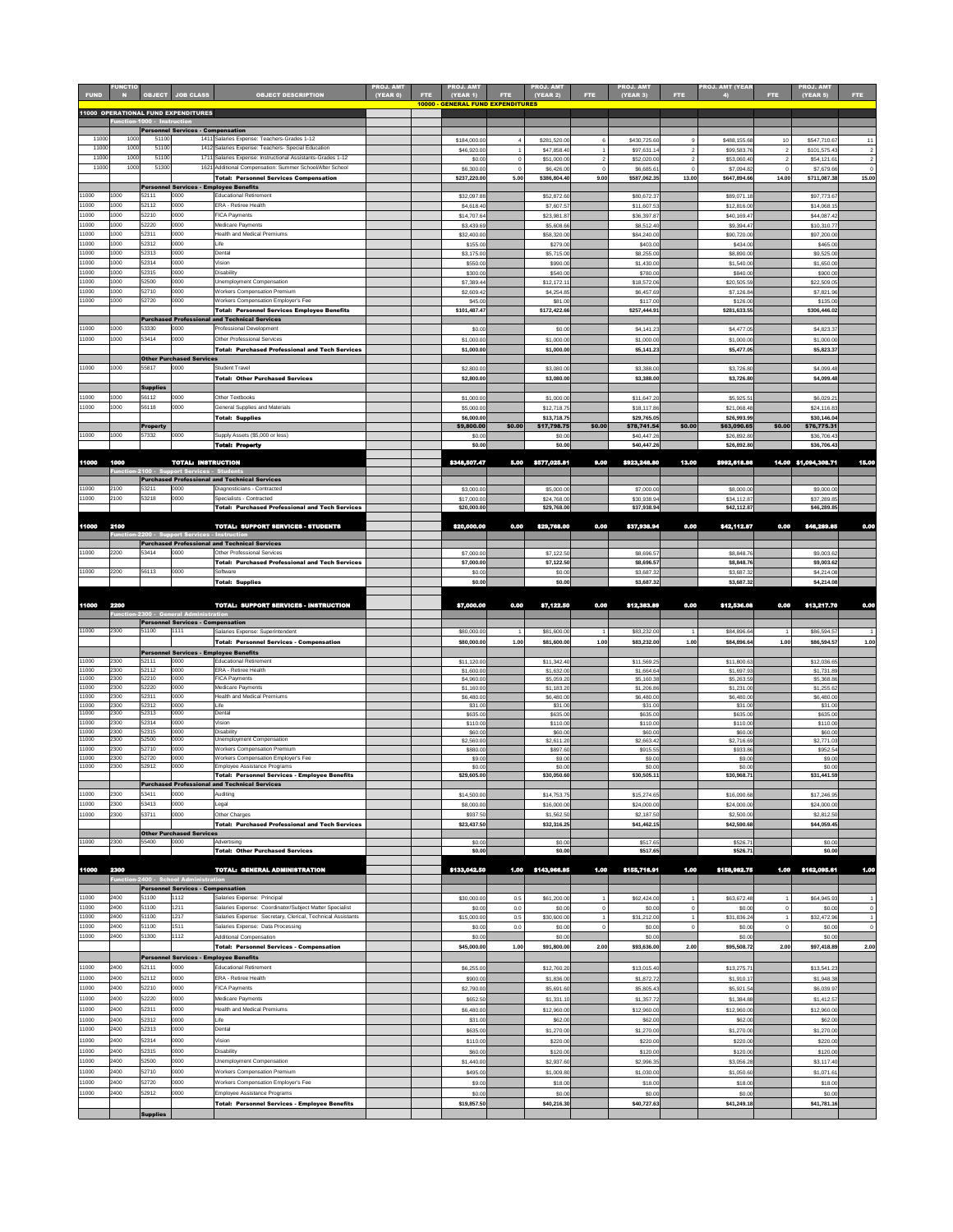| 11000          | 2400                | 56113                            | 0000                                              | Software                                                                           |                          | \$0.00                                           |              | \$5,500.00                          |              | \$5,500.00                     |              | \$5,500.00                     |              | \$5,500.00                           |              |
|----------------|---------------------|----------------------------------|---------------------------------------------------|------------------------------------------------------------------------------------|--------------------------|--------------------------------------------------|--------------|-------------------------------------|--------------|--------------------------------|--------------|--------------------------------|--------------|--------------------------------------|--------------|
| 11000          | 2400                | 56118                            | 0000                                              | <b>General Supplies and Materials</b>                                              |                          | \$0.00                                           |              | \$0.00                              |              | \$0.00                         |              | \$0.00                         |              | \$0.00                               |              |
|                |                     |                                  |                                                   | <b>Total: Supplies</b>                                                             |                          | \$0.00                                           |              | \$5,500.00                          |              | \$5,500.00                     |              | \$5,500.00                     |              | \$5,500.00                           |              |
| 11000          | 2400                |                                  |                                                   | TOTAL: SCHOOL ADMINISTRATION                                                       |                          | \$64,857.50                                      |              | 1.00 \$137,516.30                   | 2.00         | \$139,863.63                   | 2.00         | \$142,257.90                   |              | 2.00 \$144,700.06                    | 2.00         |
|                |                     | Function-2500 - Central Services |                                                   |                                                                                    |                          |                                                  |              |                                     |              |                                |              |                                |              |                                      |              |
|                |                     |                                  |                                                   | <b>Purchased Professional and Technical Services</b>                               |                          |                                                  |              |                                     |              |                                |              |                                |              |                                      |              |
| 11000          | 2500                | 53414                            | 0000                                              | <b>Other Services</b><br>Total: Purchased Professional and Tech Services           |                          | \$61,062.30<br>\$61,062.30                       |              | \$61,189.50<br>\$61,189.50          |              | \$61,291.26<br>\$61,291.26     |              | \$61,316.70<br>\$61,316.70     |              | \$61,342.14<br>\$61,342.14           |              |
|                |                     |                                  | <b>Purchased Property Services</b>                |                                                                                    |                          |                                                  |              |                                     |              |                                |              |                                |              |                                      |              |
| 11000          | 2500                | 54630                            | 0000                                              | Rental - Computers and Related Equipment                                           |                          | \$3,000.00                                       |              | \$3,052.50                          |              | \$4,740.41                     |              | \$4,740.41                     |              | \$4,823.37                           |              |
|                |                     |                                  |                                                   | <b>Total: Purchased Property Services</b>                                          |                          | \$3,000.00                                       |              | \$3,052.50                          |              | \$4,740.41                     |              | \$4,740.41                     |              | \$4,823.37                           |              |
| 11000          | 2500                | 55400                            | <b>Other Purchased Services</b><br>0000           | Advertising                                                                        |                          |                                                  |              |                                     |              |                                |              |                                |              |                                      |              |
|                |                     |                                  |                                                   | <b>Total: Other Purchased Services</b>                                             |                          | \$0.00<br>\$0.00                                 |              | \$0.00<br>\$0.00                    |              | \$500.00<br>\$500.00           |              | \$500.00<br>\$500.00           |              | \$0.00<br>\$0.00                     |              |
|                |                     | <b>Supplies</b>                  |                                                   |                                                                                    |                          |                                                  |              |                                     |              |                                |              |                                |              |                                      |              |
| 11000          | 2500                | 56118                            | 0000                                              | <b>General Supplies and Materials</b>                                              |                          | \$10,150.00                                      |              | \$14,906.38                         |              | \$22,103.79                    |              | \$14,958.62                    |              | \$21,062.03                          |              |
|                |                     |                                  |                                                   | <b>Total: Supplies</b>                                                             |                          | \$10,150.00                                      |              | \$14,906.38                         |              | \$22,103.79                    |              | \$14,958.62                    |              | \$21,062.03                          |              |
| 11000          | 2500                | <b>Property</b><br>57332         | 0000                                              | Supply Assets (\$5,000 or less)                                                    |                          | \$0.00                                           |              | \$0.00                              |              | \$0.00                         |              | \$0.00                         |              | \$2,500.00                           |              |
|                |                     |                                  |                                                   | <b>Total: Property</b>                                                             |                          | \$0.00                                           |              | \$0.00                              |              | \$0.00                         |              | \$0.00                         |              | \$2,500.00                           |              |
|                |                     |                                  |                                                   |                                                                                    |                          |                                                  |              |                                     |              |                                |              |                                |              |                                      |              |
| 11000          | 2500                |                                  |                                                   | <b>TOTAL: CENTRAL SERVICES</b>                                                     |                          | \$74,212.30                                      | 0.00         | \$79,148.38                         | 0.00         | \$88,635.46                    | 0.00         | \$81,515.73                    | 0.00         | \$89,727.54                          | 0.00         |
|                |                     |                                  | <b>Purchased Property Services</b>                | Function-2600 - Operation and Maintenance of Plant                                 |                          |                                                  |              |                                     |              |                                |              |                                |              |                                      |              |
| 11000          | 2600                | 54311                            | 0000                                              | Maintenance & Repair - Furniture/Fixtures/Equipment                                |                          | \$3,862.50                                       |              | \$4,642.34                          |              | \$5,176.53                     |              | \$5,635.82                     |              | \$6,109.60                           |              |
| 11000          | 2600                | 54312                            | 0000                                              | Maintenance & Repair - Buildings and Grounds                                       |                          | \$7,725.00                                       |              | \$9,284.69                          |              | \$10,353.06                    |              | \$11,271.64                    |              | \$12,219.19                          |              |
| 11000          | 2600                | 54411                            | 0000                                              | Electricity                                                                        |                          | \$11,587.50                                      |              | \$13,927.03                         |              | \$15,529.59                    |              | \$16,907.46                    |              | \$18,328.79                          |              |
| 11000<br>11000 | 2600<br>2600        | 54412<br>54416                   | 0000<br>0000                                      | Natural Gas (Buildings)<br><b>Communication Services</b>                           |                          | \$11,587.50                                      |              | \$13,927.03                         |              | \$15,529.59                    |              | \$16,907.46                    |              | \$18,328.79                          |              |
| 11000          | 2600                | 54610                            | 0000                                              | Rental - Land and Buildings                                                        |                          | \$3,600.00<br>\$26,970.00                        |              | \$5,189.25<br>\$63,650.00           |              | \$5,280.06<br>\$38,375.00      |              | \$5,372.46<br>\$10,825.00      |              | \$4,758.69<br>\$1,600.00             |              |
|                |                     |                                  |                                                   | <b>Total: Purchased Property Services</b>                                          |                          | \$65,332.50                                      |              | \$110,620.34                        |              | \$90,243.84                    |              | \$66,919.83                    |              | \$61,345.06                          |              |
|                |                     |                                  | <b>Other Purchased Services</b>                   |                                                                                    |                          |                                                  |              |                                     |              |                                |              |                                |              |                                      |              |
| 11000          | 2600                | 55200                            | 0000                                              | Property/Liability Insurance                                                       |                          | \$9,900.00                                       |              | \$13,125.75                         |              | \$15,426.06                    |              | \$17,802.87                    |              | \$20,258.14                          |              |
|                |                     | <b>Supplies</b>                  |                                                   | <b>Total: Other Purchased Services</b>                                             |                          | \$9,900.00                                       |              | \$13,125.75                         |              | \$15,426.06                    |              | \$17,802.87                    |              | \$20,258.14                          |              |
| 11000          | 2600                | 56118                            | 0000                                              | <b>General Supplies and Materials</b>                                              |                          | \$1,875.00                                       |              | \$3,179.69                          |              | \$4,529.46                     |              | \$5,267.12                     |              | \$6,029.21                           |              |
|                |                     |                                  |                                                   | <b>Total: Supplies</b>                                                             |                          | \$1,875.00                                       |              | \$3,179.69                          |              | \$4,529.46                     |              | \$5,267.12                     |              | \$6,029.21                           |              |
|                |                     |                                  |                                                   |                                                                                    |                          |                                                  |              |                                     |              |                                |              |                                |              |                                      |              |
| 11000          | 2600<br>2000        |                                  |                                                   | <b>PLANT</b>                                                                       |                          | \$77,107.50<br>\$376,219.80                      | 0.00         | \$126,925.78                        | 0.00<br>3.00 | \$110,199.37                   | 0.00<br>3.00 | \$89,989.82                    | 0.00         | \$87,632.40                          | 0.00<br>3.00 |
| 11000<br>11000 |                     |                                  |                                                   | TOTAL: SUPPORT SERVICES<br><b>TOTAL: OPERATIONAL FUND</b>                          |                          | \$724,727.27                                     | 2.00         | \$524,447.81<br>7.00 \$1,101,473.62 | 12.00        | \$544,738.20<br>\$1,467,987.00 | 16.00        | \$527,395.16<br>\$1,520,014.02 | 3.00         | \$543,663.14<br>17.00 \$1,637,971.85 | 18.00        |
|                |                     |                                  |                                                   |                                                                                    |                          |                                                  |              |                                     |              |                                |              |                                |              |                                      |              |
| 13000          |                     |                                  |                                                   | <b>TOTAL: PUPIL TRANSPORTATION FUND</b>                                            |                          |                                                  |              | \$0.00                              | \$0.00       | \$0.00                         | \$0.00       | \$0.00                         | \$0.00       | \$0.00                               | \$0.00       |
|                |                     |                                  |                                                   |                                                                                    |                          |                                                  |              |                                     |              |                                |              |                                |              |                                      |              |
|                |                     | Function-1000 - Instruction      | <b>14000 INSTRUCTIONAL MATERIALS EXPENDITURES</b> |                                                                                    |                          |                                                  |              |                                     |              |                                |              |                                |              |                                      |              |
|                |                     | <b>Supplies</b>                  |                                                   |                                                                                    |                          |                                                  |              |                                     |              |                                |              |                                |              |                                      |              |
| 14000          | 1000                | 56111                            | 0000                                              | Instructional Materials Cash - 50% Textbooks                                       |                          | \$2,475.00                                       |              | \$4,125.00                          |              | \$5,775.00                     |              | \$6,600.00                     |              | \$7,425.00                           |              |
| 14000 1000     |                     |                                  |                                                   |                                                                                    |                          |                                                  |              |                                     |              |                                |              |                                |              |                                      |              |
|                |                     |                                  | <b>TOTAL: INSTRUCTION</b>                         |                                                                                    |                          | \$2,475.00                                       |              | \$4,125.00                          |              | \$5,775.00                     |              | \$6,600.00                     |              | \$7,425.00                           |              |
| 14000          | 2000                |                                  |                                                   | <b>TOTAL: SUPPORT SERVICES - INSTRUCTION</b>                                       |                          | \$0.00                                           |              | \$0.00                              |              | \$0.00                         |              | \$0.00                         |              | \$0.00                               |              |
| 14000          |                     |                                  |                                                   | <b>TOTAL: INSTRUCTIONAL MATERIALS</b>                                              |                          | \$2,475.00                                       | \$0.00       | \$4,125.00                          | \$0.00       | \$5,775.00                     | \$0.00       | \$6,600.00                     | \$0.00       | \$7,425.00                           | \$0.00       |
| 10000          |                     |                                  |                                                   | <b>TOTAL: GENERAL FUND EXPENDITURES</b>                                            |                          |                                                  |              |                                     |              |                                |              |                                |              | 17.00 \$1,645,396.85                 | 18.00        |
|                |                     | 21000 FOOD SERVICES EXPENDITURES |                                                   |                                                                                    |                          | \$727,202.27                                     |              | 7.00 \$1,105,598.62                 | 12.00        | \$1,473,762.00                 | 16.00        | \$1,526,614.02                 |              |                                      |              |
| 21000          | 3100                |                                  |                                                   |                                                                                    |                          | <b>20000 - SPECIAL REVENUE FUND EXPENDITURES</b> |              |                                     |              |                                |              |                                |              |                                      |              |
|                |                     |                                  |                                                   | <b>TOTAL: FOOD SERVICES OPERATIONS</b>                                             |                          | \$0.00                                           | 0.00         | \$0.00                              | 0.00         | \$0.00                         | 0.00         | \$0.00                         | 0.00         | \$0.00                               | 0.00         |
|                |                     |                                  |                                                   |                                                                                    |                          |                                                  |              |                                     |              |                                |              |                                |              |                                      |              |
|                |                     |                                  |                                                   | 24101 FEDERAL FLOW-THROUGH GRANTS - TITLE 1 ESEA EXPENDITURES                      |                          |                                                  |              |                                     |              |                                |              |                                |              |                                      |              |
|                |                     | Function-1000 - Instruction      |                                                   | <b>Purchased Professional and Technical Services</b>                               |                          |                                                  |              |                                     |              |                                |              |                                |              |                                      |              |
|                | $\sqrt{24101}$ 1000 | 53330                            | 0000                                              | <b>Professional Development</b>                                                    |                          | \$1,002.67                                       |              | \$1,671.11                          |              | \$2,339.56                     |              | \$2,673.78                     |              | \$3,008.01                           |              |
|                |                     |                                  |                                                   | <b>Total: Purchased Professional and Tech Services</b>                             |                          | \$1,002.67                                       |              | \$1,671.11                          |              | \$2,339.56                     |              | \$2,673.78                     |              | \$3,008.01                           |              |
|                |                     |                                  |                                                   |                                                                                    |                          |                                                  |              |                                     |              |                                |              |                                |              |                                      |              |
| 24101<br>24101 | 1000                |                                  | <b>TOTAL: INSTRUCTION</b>                         | <b>TOTAL: TITLE 1 ESEA EXPENDITURES</b>                                            |                          | \$1,002.67<br>\$1,002.67                         | 0.00<br>0.00 | \$1,671.11<br>\$1,671.11            | 0.00<br>0.00 | \$2,339.56<br>\$2,339.56       | 0.00<br>0.00 | \$2,673.78<br>\$2,673.78       | 0.00<br>0.00 | \$3,008.01<br>\$3,008.01             | 0.00<br>0.00 |
|                |                     |                                  |                                                   |                                                                                    |                          |                                                  |              |                                     |              |                                |              |                                |              |                                      |              |
|                |                     |                                  |                                                   | 24106 FEDERAL FLOW-THROUGH GRANTS - ENTITLEMENT IDEA-B EXPENDITURES                |                          |                                                  |              |                                     |              |                                |              |                                |              |                                      |              |
|                |                     |                                  |                                                   | <b>Purchased Professional and Technical Services</b>                               |                          |                                                  |              |                                     |              |                                |              |                                |              |                                      |              |
| 24106 2100     |                     | 53218                            | 0000                                              | Specialists - Contracted<br><b>Total: Purchased Professional and Tech Services</b> |                          | \$15,633.64                                      |              | \$31,267.28<br>\$31,267.28          |              | \$39,084.10                    |              | \$46,900.92<br>\$46,900.92     |              | \$54,717.74<br>\$54,717.74           |              |
|                |                     |                                  |                                                   |                                                                                    |                          | \$15,633.64                                      |              |                                     |              | \$39,084.10                    |              |                                |              |                                      |              |
| 24106          | 2100                |                                  |                                                   | <b>TOTAL: SUPPORT SERVICES - STUDENTS</b>                                          |                          | \$15,633.64                                      | 0.00         | \$31,267.28                         | 0.00         | \$39,084.10                    | 0.00         | \$46,900.92                    | 0.00         | \$54,717.74                          | 0.00         |
| 24106          |                     |                                  |                                                   | TOTAL: IDEA-B ENTITLEMENT EXPENDITURES                                             |                          | \$15,633.64                                      | 0.00         | \$31,267.28                         | 0.00         | \$39,084.10                    | 0.00         | \$46,900.92                    | 0.00         | \$54,717.74                          | 0.00         |
|                |                     |                                  |                                                   |                                                                                    |                          |                                                  |              |                                     |              |                                |              |                                |              |                                      |              |
|                |                     | Function-1000 - Instruction      |                                                   | 24146 FEDERAL FLOW-THROUGH GRANTS - CHARTER SCHOOL PROGRAM EXPENDITURES            |                          |                                                  |              |                                     |              |                                |              |                                |              |                                      |              |
|                |                     |                                  |                                                   | <b>Purchased Professional and Technical Services</b>                               |                          |                                                  |              |                                     |              |                                |              |                                |              |                                      |              |
| 24146 1000     |                     | 53330                            | 0000                                              | <b>Professional Development</b>                                                    | \$5,250.00               | \$0.00                                           |              | \$0.00                              |              |                                |              |                                |              |                                      |              |
|                |                     |                                  |                                                   | <b>Total: Purchased Professional and Tech Services</b>                             | \$5,250.00               | \$0.00                                           |              | \$0.00                              |              |                                |              |                                |              |                                      |              |
| 24146          |                     | <b>Supplies</b><br>1000 56112    | 0000                                              | <b>Other Textbooks</b>                                                             | \$16,875.00              | \$11,250.00                                      |              | \$22,893.75                         |              |                                |              |                                |              |                                      |              |
|                |                     |                                  |                                                   | <b>Total: Supplies</b>                                                             | \$16,875.00              | \$11,250.00                                      |              | \$22,893.75                         |              |                                |              |                                |              |                                      |              |
|                |                     | <b>Property</b>                  |                                                   |                                                                                    |                          |                                                  |              |                                     |              |                                |              |                                |              |                                      |              |
| 24146 1000     |                     | 57332                            | 0000                                              | Supply Assets (\$5,000 or less)                                                    | \$49,582.50              | \$24,944.53                                      |              | \$104,806.13                        |              |                                |              |                                |              |                                      |              |
|                |                     |                                  |                                                   | <b>Total: Property</b>                                                             | \$49,582.50              | \$24,944.53                                      |              | \$104,806.13                        |              |                                |              |                                |              |                                      |              |
| 24146          | 1000                |                                  | <b>TOTAL: INSTRUCTION</b>                         |                                                                                    | \$71,707.50<br>0.00      | \$36,194.53                                      |              | 0.00 \$127,699.88                   | 0.00         |                                |              |                                |              |                                      |              |
|                |                     |                                  | Function-2200 - Support Services - Instruction    |                                                                                    |                          |                                                  |              |                                     |              |                                |              |                                |              |                                      |              |
|                |                     | <b>Supplies</b>                  |                                                   |                                                                                    |                          |                                                  |              |                                     |              |                                |              |                                |              |                                      |              |
| 24146 2200     |                     | 56113                            | 0000                                              | Software<br><b>Total: Supplies</b>                                                 | \$2,759.75<br>\$2,759.75 | \$4,472.00<br>\$4,472.00                         |              | \$3,266.25<br>\$3,266.25            |              |                                |              |                                |              |                                      |              |

| 24146 | 2200                                   | TOTAL: SUPPORT SERVICES - INSTRUCTION |                                          |                                                 |             | \$2,759.75   0.00   \$4,472.00   0.00 |        | \$3,266.25 | 0.00   |       |  |  |  |
|-------|----------------------------------------|---------------------------------------|------------------------------------------|-------------------------------------------------|-------------|---------------------------------------|--------|------------|--------|-------|--|--|--|
|       | Function-2300 - General Administration |                                       |                                          |                                                 |             |                                       |        |            |        |       |  |  |  |
|       |                                        |                                       | <b>Personnel Services - Compensation</b> |                                                 |             |                                       |        |            |        |       |  |  |  |
|       | 24146 2300                             | 51100                                 | 11111                                    | Salaries Expense: Superintendent                | \$60,000.00 |                                       | \$0.00 |            | \$0.00 |       |  |  |  |
|       |                                        |                                       |                                          | <b>Total: Personnel Services - Compensation</b> | \$60,000.00 | 1.00                                  | \$0.00 | 0.00       | \$0.00 | 0.001 |  |  |  |